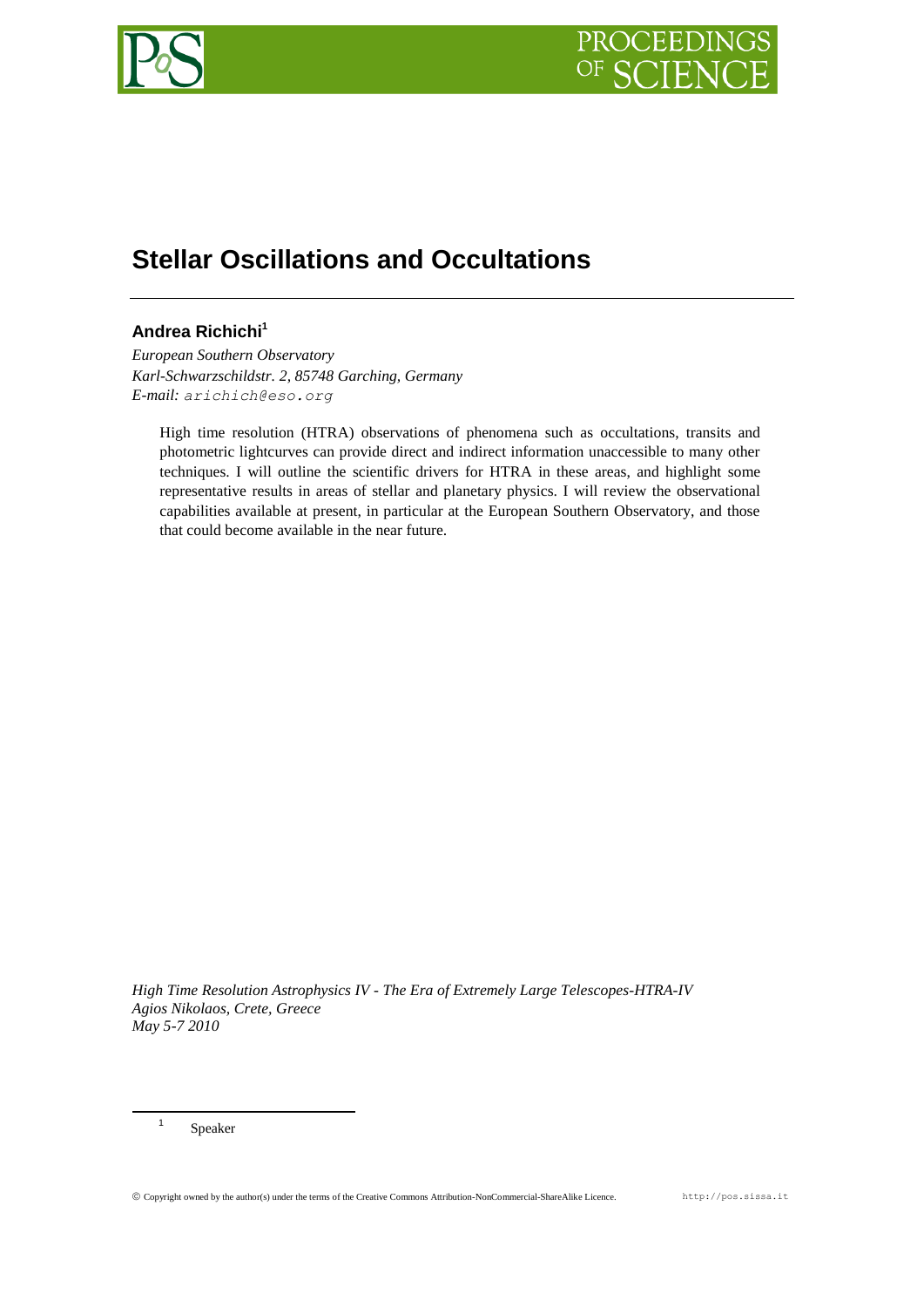# **1. Introduction**

Speed is one of those qualities which is intrinsically appealing to the human spirit. Regardless of differences of race, gender or age, almost invariably we are attracted by the concept of speed in sports, in technology, or even on the workplace. It is then perhaps puzzling that in the area of astronomy speed seems to have been often neglected. Astronomers have been traditionally more occupied with superlatives such as the faintest or the farthest, which are usually related to long time integrations. It is indeed true that many of the astronomical phenomena that first come to our mind have timescales of days such as stellar rotation or of years such as binary systems, not to mention of million and billions of years when we study galactic dynamics or the evolution of stars and galaxies.

And yet, an equally large number of phenomena take place at timescales which are too fast to be recorded in standard observations. But the very concept of what is standard is changing rapidly. Not only technology is allowing us to address time domains which were until recently considered beyond reach: it is also becoming possible and affordable to perform high time resolution at an increasingly large number of facilities.

Before we turn to an overview of high time resolution astronomy (HTRA) however, let us ask ourselves the question: what exactly *is* high time resolution? That this is not an idle question is evident when we consider that just at this conference there has been talk of exposures times of many seconds, as well as of picoseconds. Let us take 1 second as an arbitrary dividing line between the realms of fast and slow resolution, and we see that HTRA covers nine orders of magnitudes. If we were to roll this over, then we would have to call low time resolution anything using exposures times from 1s to 30 years. Which goes to show that such a timeoriented definition of HTRA covers in fact a very wide and diverse range of phenomena, that cannot be easily grouped together and that require quite different technological approaches.

In the present contribution, I will restrict myself to a number of stellar phenomena that are best studied at time resolutions of 1s to 1ms, and that can be studied with similar instruments. These are schematically shown in [Figure 1.](#page-2-0) In Section [2](#page-1-0) I present a brief overview of these phenomena and their importance in modern astrophysics. In Section [3](#page-8-0) I provide a brief review of the challenges and achievements in the area of detecrors, and I conclude with a brief outline of future prospects in Section [4.](#page-9-0)

Very important HTRA topics in the time domain below 1ms or slightly above 1s are thus not included in my arbitrary delimitation, but they have been covered at the conference by various other authors [\[1\]\[7\]](#page-9-1)[\[8\]\[10\]](#page-10-0)[\[11\]\[17\].](#page-10-1)

#### <span id="page-1-0"></span>**2. Stellar phenomena at the 1s to 1ms scale**

The first and foremost quality of a star is its brightness. It is also the most inconstant. It is well known that many stars are variable with amplitudes that span a very wide range from as low as one percent to a as high as a thousand times in brightness, and which can be due to a very large number of different physical reasons. Periodic or quasi-periodic instabilities in stellar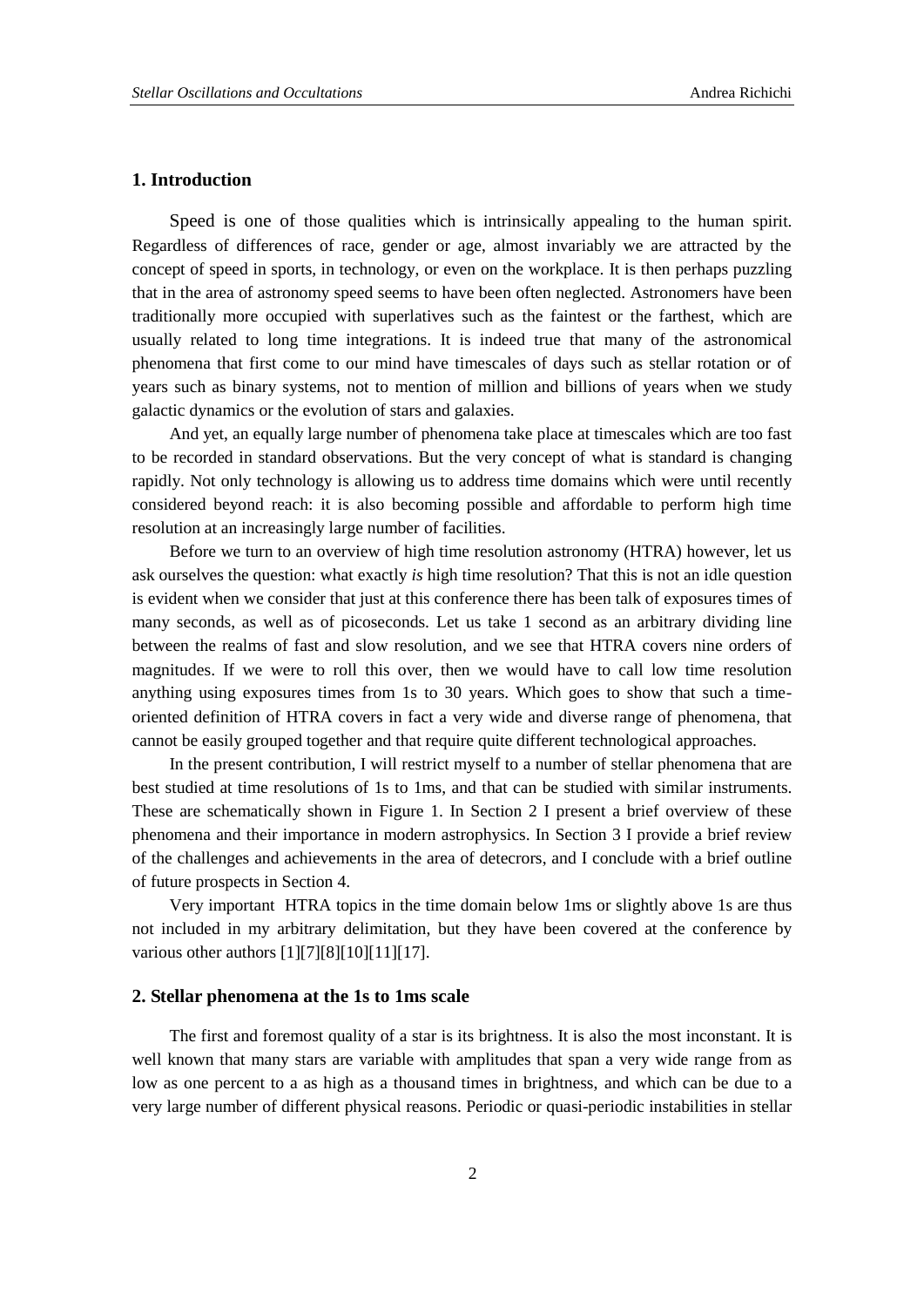Solar Sustem

**Fundamental** astronomy

 $10^{-1}$ 

 $[s]$ 



atmospheres, formation and ejection of gas and dust, winds, orbital eclipses, are only the beginning of a vey long list.

<span id="page-2-0"></span>*Figure 1. Qualitative classification of the phenomena described in this contribution, over an approximate domain of time tesolution and astrophysical relevance.*

 $10^{-2}$ 

 $10^{-3}$ 

Those confused by all this variability might turn to our own Sun in the hope to find a shining example of stability, but also the star closest to us has its variability, with several characteristic periods. Faculæ and sunspots account for brightenings and darkenings of about 0.5% and -0.3% respectively, and their combined influence during the solar rotation produces brightness fluctuations which average about 0.1%. There are of course also longer trends, and using detectors sensitive to wavelenghts other than the visible leads to sorprising results. In the far ultraviolet and X-rays for example the Sun will appear strikingly dark and bright at different phases of the 11 years solar cycle. Longer cycles also exist and of some interest, especially at this time when global warming can easily capture the headlines, are claims of monotonical intensity changes over periods of tens of years.

In other stars, variability is known at all time scales, and we provide some examples in the following subsections.

## **2.1 Stellar oscillations**

Our Sun leads the parade of unstable stars also in this area. Solar oscillations were first detected in the early 1960's [\[9\]](#page-10-2) and were subsequently explained in terms of waves propagating through the solar interior. Several kinds of waves exist, the most common ones due to pressure (*p* waves, the cause of the famous 5 minutes oscillations in our Sun) and to gravity (*g* waves).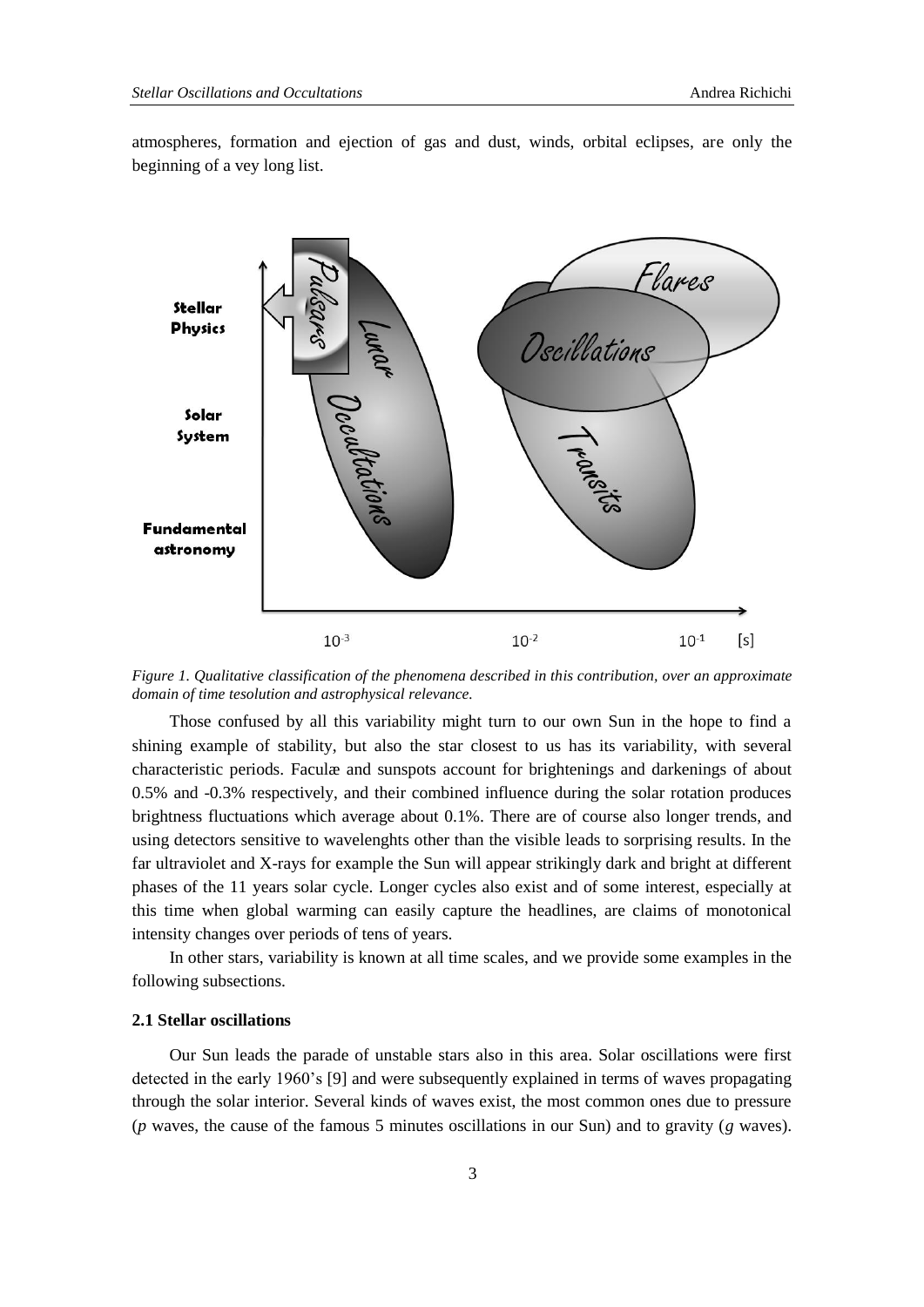[Figure 2](#page-3-0) shows that oscillations are found in almost all kinds of stars, and also that different stars have markedly different oscillation signatures. Oscillations propagate through the stellar interior, and different kind of waves can be used as proxies to determine density and thickness of various regions of the stellar interior. In fact, in conjunction with theoretical models, oscillations can even be used to determine the age of a star. The richness of information that can be extracted explains why the field of asteroseismology, albeit relatively young, has already produced over 2,000 papers and is growing.



<span id="page-3-0"></span>*Figure 2. Left: a "zoo" of stellar oscillations. Right: CoRot measurements of the oscillation spectra of nine red giant pulsating stars. Figures downloaed and adapted from the Paris Meudon Observatory web site.*

#### **2.2 Stellar flares and flickering**

Solar flares are a well known and common phenomenon, which however is not unique to our Sun. Stellar flares were observed less than one hundred years ago for the first time, but are by now known to be common in cool main sequence stars, where they can attain energy scales that vastly surpass the ones we know from the Sun. This is due to the relative strenghts of magnetic fields at the surface of such stars, which are the source of the flaring phenomenon. Flares are mostly prominent at radio and in the UV-X range, but marked increases of brightness can be seen at all wavelengths including in the visual.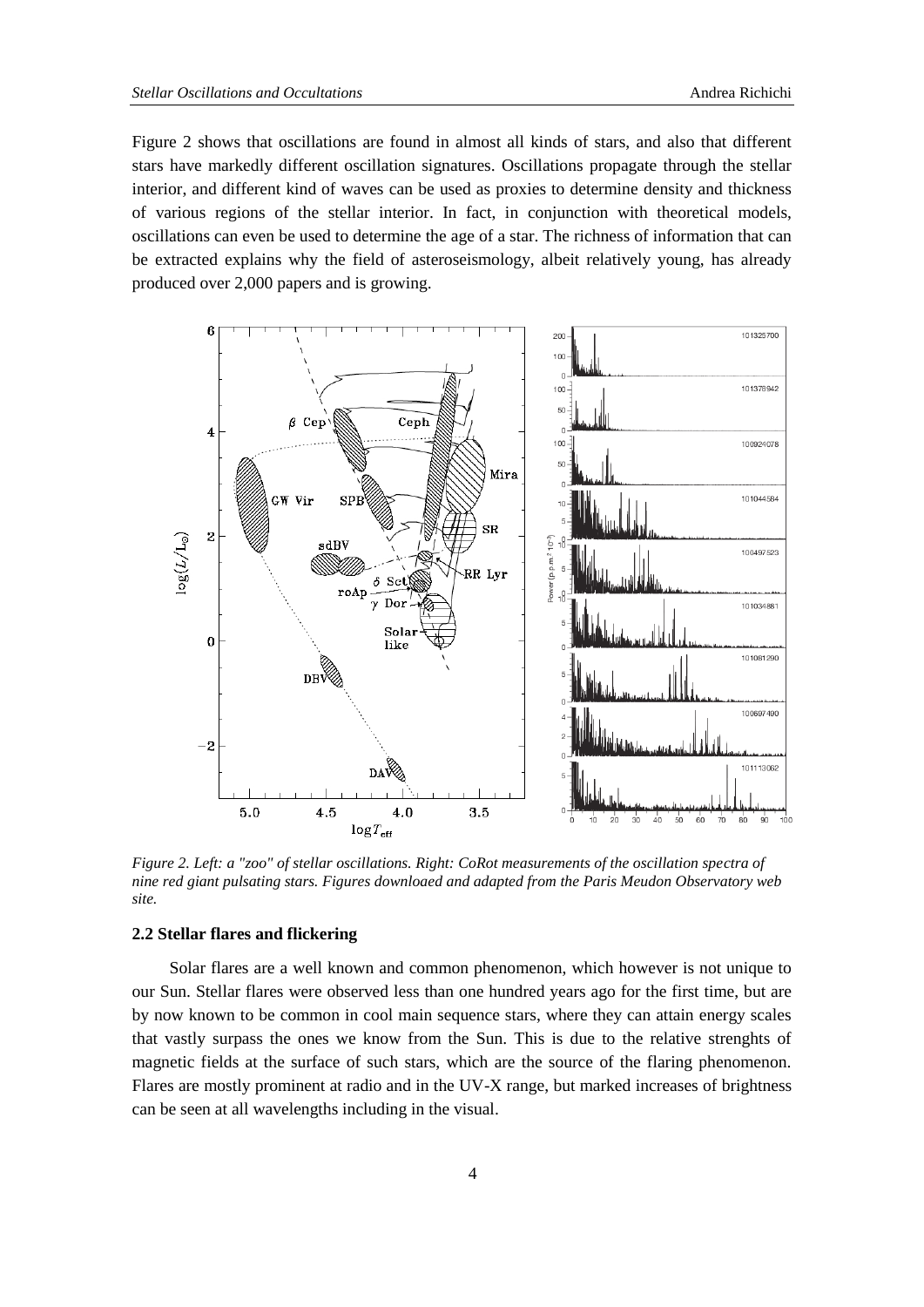[Figure 3](#page-4-0) shows an example of a very energetic flare observed on an M4 dwarf with  $\approx 0.1$ s time resolution. It can be appreciated how the most energetic part of the phenomenon lasted less than one minute, and how this flare showed an even more intense repetition after just few minutes. Flares of such intensity are interesting not only because of their relevance to our understanding of stellar evolution, but also because of their significance in the growing context of evolution of planets and possibly life in other solar systems. Such energetic ("killer") flares would have dramatic effects on any nearby planets, and must be taken into account in the definition of the so-called habitable zone.



<span id="page-4-0"></span>*Figure 3. Example of a very energetic flare: high time resolution satellite observations in the UV of the star GJ 3685A [\[16\]](#page-10-3)*

Another form of rapid intensity fluctuations is the so-called flickering, which is observed in particular classes such as symbiotic stars and cataclysmic variables. Here, the light fluctuations have smaller amplitudes of perhaps a tenth of a magnitude over scales of less than one hour. But the phenomen seems to have a continuous time spectrum, with fluctuations of smaller amplitude seen on scale of seconds or less, and it seems to be always active. Models exist that suggest that the origin is in the interaction of the gas escaping from the central stars with the surrounding circumbinary disk, but a thorough understanding is still lacking and detailed, high-time resolution monitoring at visual and near-IR wavelengths is warranted.

# **2.3 Transits and occultations**

Even in this field of observations, our Sun can provide a first-hand experience. Transits of Mercury and Venus have been utilized since the beginning of modern astronomy as a key source of information and observational check for models of celestial mechanics in the solar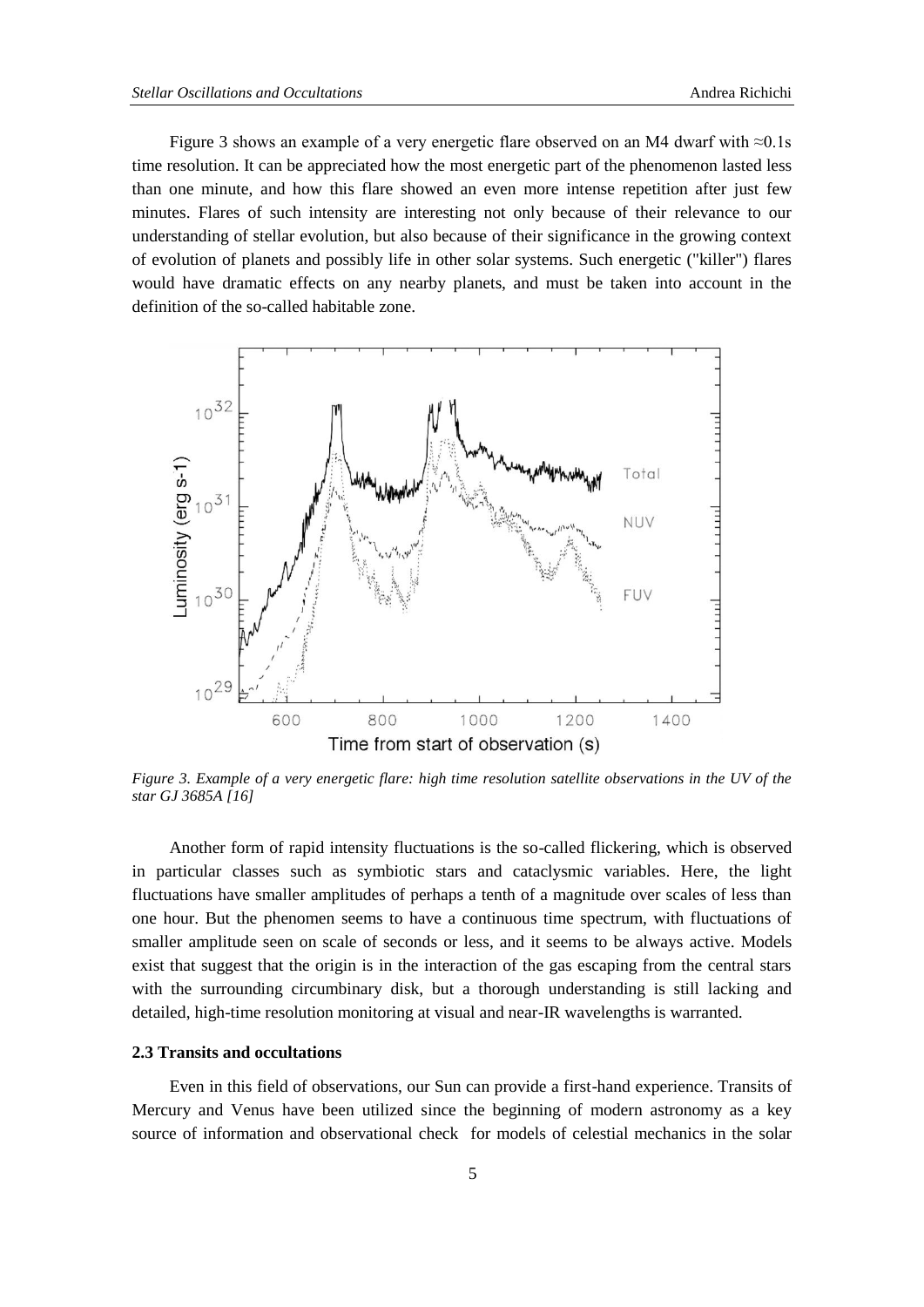system. Today, while this primary purpose has been largely lost, these phenomena still capture immense attention from the scientific and popular communities alike, partly because of the ease of observations and partly because of their rarity. Time resolution here is not of the essence, since these transits last typically several hours (see [Figure 4\)](#page-5-0).



<span id="page-5-0"></span>*Figure 4. The solar transit of Mercury in 2008 (left), and the 2004 and 2012 solar transits of Venus. Adapted from F. Espenak, NASA/GSFC.*

In other stars and planetary systems however, transits are emerging again as a key observational technique. Even as hundreds of exoplanets have been detected by radial velocity surveys and in spite of detailed and accurate measurements able to reveal even several planetary bodies orbiting the same stars, for the majority of them we lack an accurate knowledge of mass and orbital parameters due to the uncertainty in the inclination. A planetary transit in front of the host star is not only an excellent constraint on the inclination, but it also provides a very accurate and independent determination of the period. The drop in stellar flux during the transit is tiny and in fact well observable only from space, but it provides crucial information on the size and temperature of the planet. Combining all these pieces of information is the key to the discovery and characterization of rocky planets, and ultimately of other Earths.

For this, space missions like CoRot have been designed and are starting to provide a treasure trove of data. CoRot 7b captured the news in 2009 when it was announced as the smallest exoplanet yet discovered. Another example is provided in [Figure 5.](#page-6-0) Recently, a small but significant statistics from exoplanets transits has been used to show that many of them appear to be on retrograde orbits with respect to the rotation of the host star, thereby challenging our experience in the solar system and our theories of planetary formation [\[3\].](#page-9-2)

Back in our own solar system, mutual transits of planets, satellites and minor bodies among themselves, as well as their occultations of background stars, abund. They also are a key to measuring sizes, distances, and in some cases to detect binarity or detailed physical characteristics such as albedo, density, etc. Stellar occultations are especially challenging, mainly because the shadow of the occulting body is relatively small and the ground track of the occultation at the Earth is difficult to predict precisely (see [Figure 6\)](#page-6-1). On the other hand, these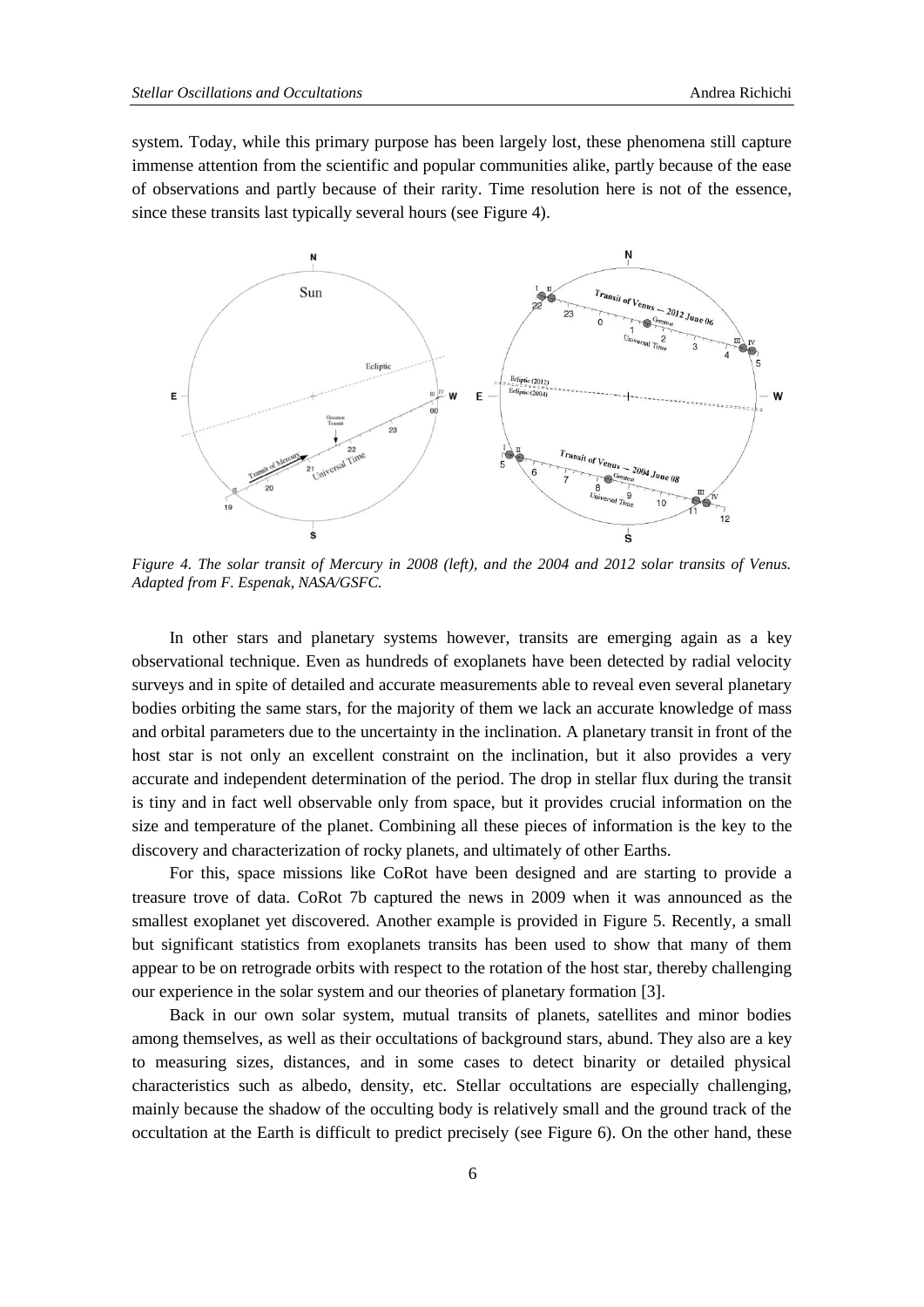are relatively simple phenomena to observe, requiring only a photometer with sub-second time resolution, and they represent an area where the contribution of small facilities and especially of amateur observers with moving telescopes is of critical importance.



<span id="page-6-0"></span>*Figure 5. The transit lightcurve (dots) of Corot11-b, with all available data folded. The solid line is the best fit model. Adapted from [\[6\].](#page-9-3)*



<span id="page-6-1"></span>*Figure 6. Predicted stellar occultaton by Hydra on 8 August, 2006 (left) and the expected ground track (right). Courtesy B. Sicardy. The observation of this event was attempted by the author from the ESO VLT using high time resolution in the near-IR.*

#### **2.4 Lunar occultations**

A special mention is deserved for this particular kind of occultation phenomenon, during which a background star is covered by the lunar limb. Already more than a century ago it was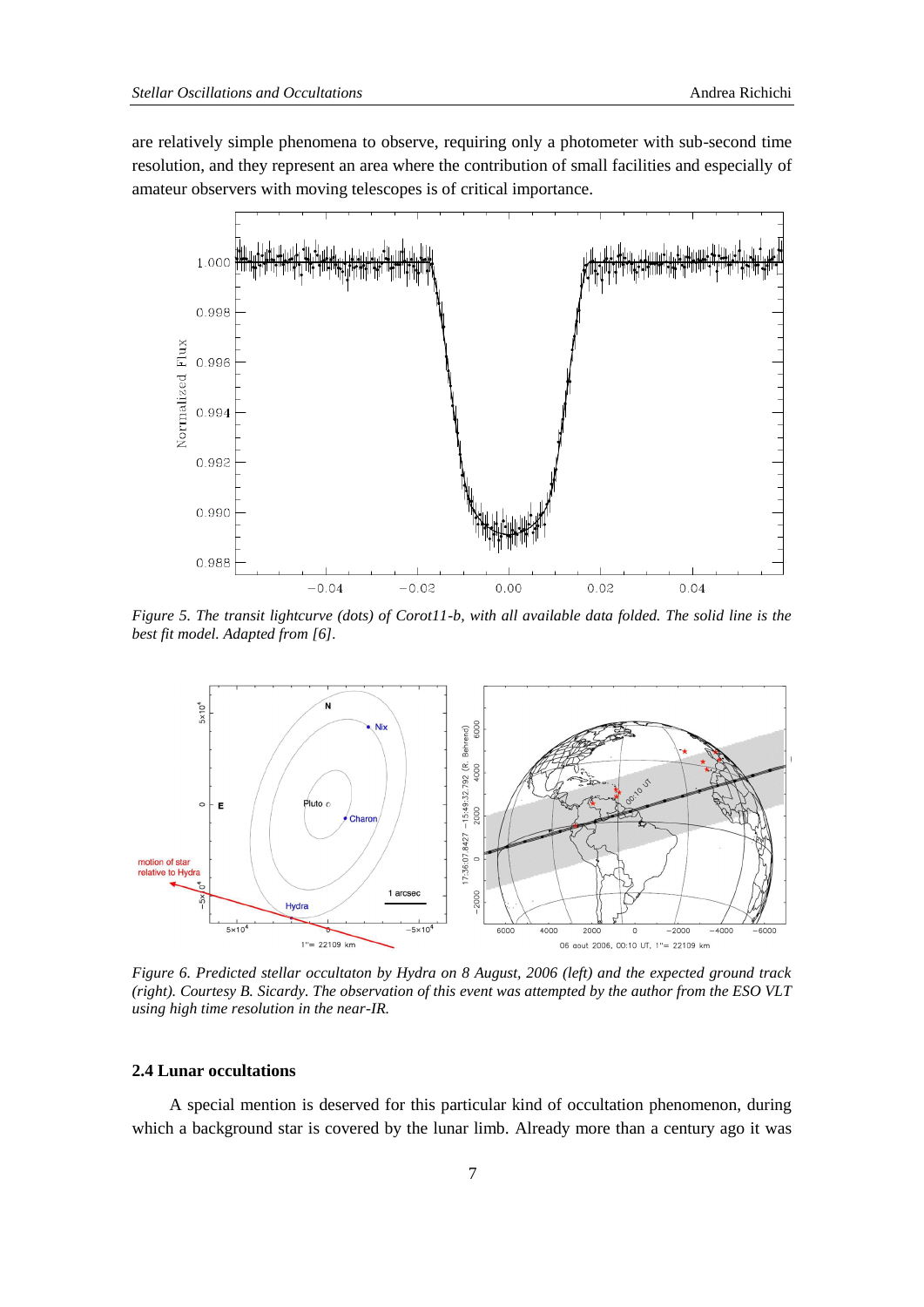realized that the phenomenon, which appears instantaneous when observed by the naked eye, could lead to angular size measurements if recorded with sufficient time resolution. Some initial misunderstandings about the optical properties of the phenomenon as well as the technological challenge of recording with millisecond time resolution put the technique in a dormient state for several decades, but starting from the 1970's lunar occultations (LO) quickly became the major source of stellar angular diameter measurements, with its unique angular resolution at the milliarcsecond (mas) level. A recent compilation [\[13\]](#page-10-4) listed several hundreds of LO angular diameters, and a comparable number of binary and multiple star detections. Today the angular resolution capability of LO is achieved also by long-baseline interferometry, a much more complicated and challenging technique which is not subject to the random and fixed-time limitations of occultations. However, the use of modern large telescopes and fast detectors shows that LO still offers an unchalleneged combination of angular resolution, sensitivity and dynamic range [\[14\]\[15\].](#page-10-5)



<span id="page-7-0"></span>*Figure 7. Left: simulated occultation light curves for unresolved (solid line), 8mas (dashed line) and 40mas (dotted line) sources. Right: same for a 1:1 binary with +30 mas separation (solid line), and a 1:2 binary with -10 mas separation (dashed line).*

Only for angular sizes larger than  $\sqrt{(\lambda/D)}$  the occultation phenomenon is well approximated by geometrical optics, otherwise diffraction dominates. This value corresponds to about 20-40 (mas) in the near-IR, meaning that essentially all stars produce diffraction light curves, with the lunar limb well approximated by a straight edge. The fringes have maximum contrast for an unresolved source, and are progressively smeared for increasing source sizes. This shows that measuring the contrast of the fringes is a proxy for measuring the source size, as shown in [Figure 7.](#page-7-0) Two or more close stars will produce diffraction light curves that add linearly, providing the means to measure accurately separations and brightness ratios of binary and multiple stars.

LO light curves require relatively high time resolution of about 1ms for the fringes to be adequately sampled. The telescope has only the role of a "photon bucket", since the diffraction takes place at the Moon and the resolution does not depend on the telescope diameter. In fact, a smaller telescope has in principle a slightly higher angular resolution than a larger one (for the same signal-to-noise ratio), since fringes are less smeared. The effect of the telescope size, along with those of exposure time and filter bandwidth, needs to be properly modelled in the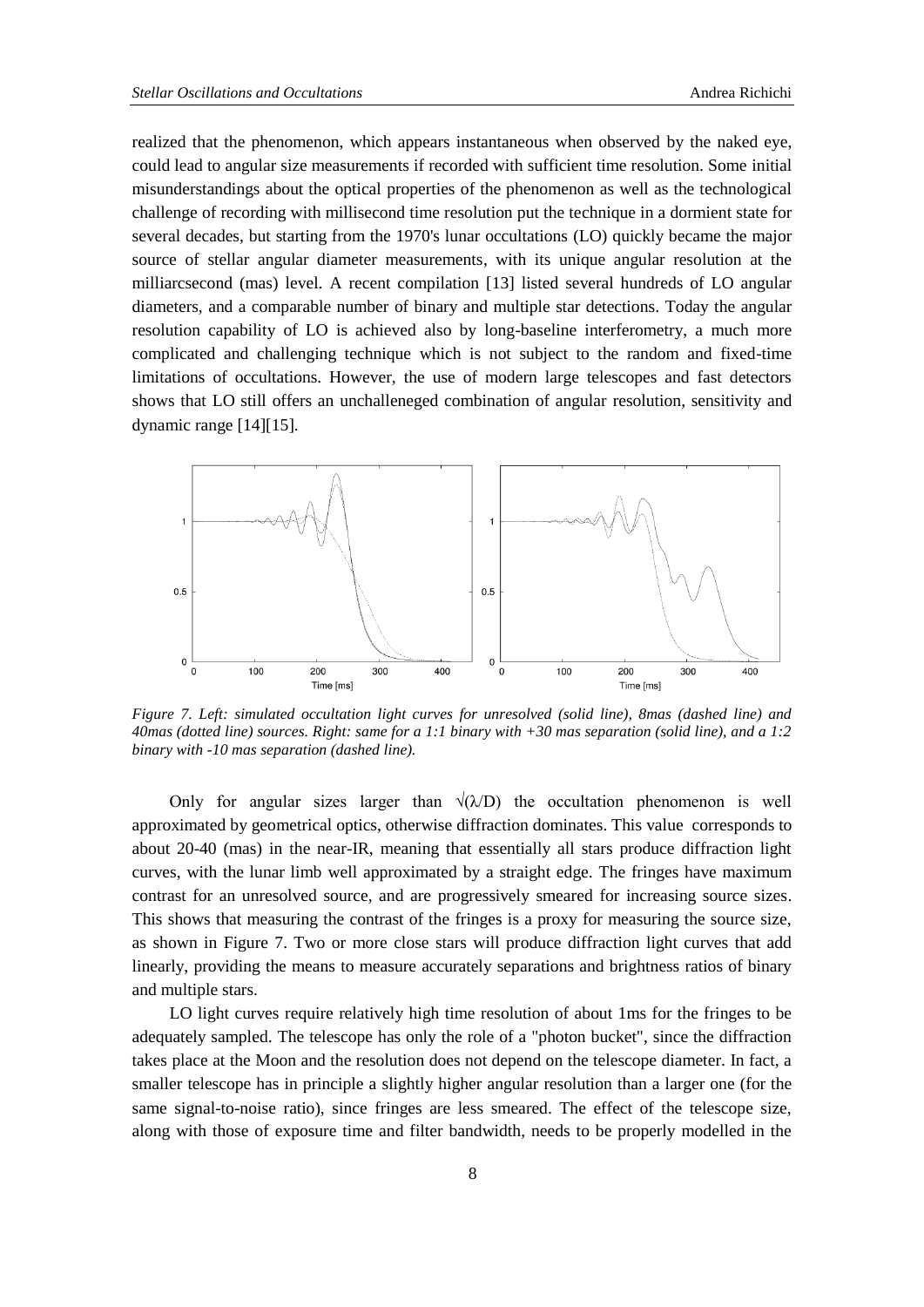data reduction. It should be emphasized that LO only provide 1-D information along the direction of motion of the lunar limb.

#### <span id="page-8-0"></span>**3. Instrumentation**

We have seen the scientific rationale for observations at time rates as fast as 1ms: how can current instrumentation cope with that? Technology is continuously improving and delivering us always larger and less noisy detectors, however when it comes to time resolution the progress is less evident. In spite of faster electronics, both in the visual and in the near-IR the increase in detector sizes has quadratically increased the number of pixels that must be read out at each exposure. Besides, the main drivers in the design and operation of such detectors is the achievement of the lowest possible noise, which is generally achieved with long, multiple exposures. At the same time, large format detectors are becoming part of standard instrumentation also at smaller astronomical facilities, while photometers and single-pixel detectors are slowly being decommissioned and becoming rare.

However, solutions exist at several observatories, and should be more widely implemented whenever possible. While slow in the read out of the full detector, both large format CCDs and near-IR arrays have in fact a rather high pixel transfer rate, usually at the 1 Mpixel/s level. Considering that most of the applications that require high time resolution are related to photometric monitoring and do not need imaging capability, it is sufficient to read out a few pixels. Tweaking of the standard observation modes is possible, in order to achieve fast read out on suitable subarrays. This has been pioneered, for example, in LO work already in the 1990's [\[10\]](#page-10-6) and is currently implemented in a few observatories. The ISAAC instrument at the ESO VLT for example offers officially a so-called burst mode, capable of recording sustained sequences of 32x32 frames at 3ms rate [\[14\].](#page-10-5) Other ESO instruments with similar capability are VISIR, NACO, Hawk-I and SOFI.

Optical detectors do not normally offer a subarray read out mode, however other alternatives exist also here. CCD drift scanning has been used for LO work a decade ago [\[4\]](#page-9-4) and remains an attractive possibility for millisecond data rates. Similar read-out schemes have been implemented elsewhere, such as the so-called HIT mode on the ESO FORS instrument. The Astralux instrument at Calar Alto (with a twin at ESO La Silla) offers a specialized EMCCD with 512x512 pixels at 30ms rate, or even higher using subarrays.

Of course, the other approach to achieving high time resolution is to reduce the array size. While this is generally against the requirements of standard imaging and spectroscopic modes, families of small format detectors have been developed and are continuing to progress due to the needs of specific applications such as adaptive optics and fast guiding. Detectors with  $64<sup>2</sup>$ format and 1kHz rates, with excellent noise characteristics, are commercially available and fulfill the requirements for all of the science drivers outlined in this contribution.

The next logical step in reducing detector size is of course the single pixel detector, which has always existed but which is now in a renaissance period. Specialized APDs (avalanche photodiodes) and single-photon APDs (SPADs) exist, capable of MHz rates [\[2\].](#page-9-5) Examples of their application are the detectors used in the family of QuantumEye instruments [\[1\]](#page-9-1) and in the MPE Optima instrument [\[8\].](#page-10-0)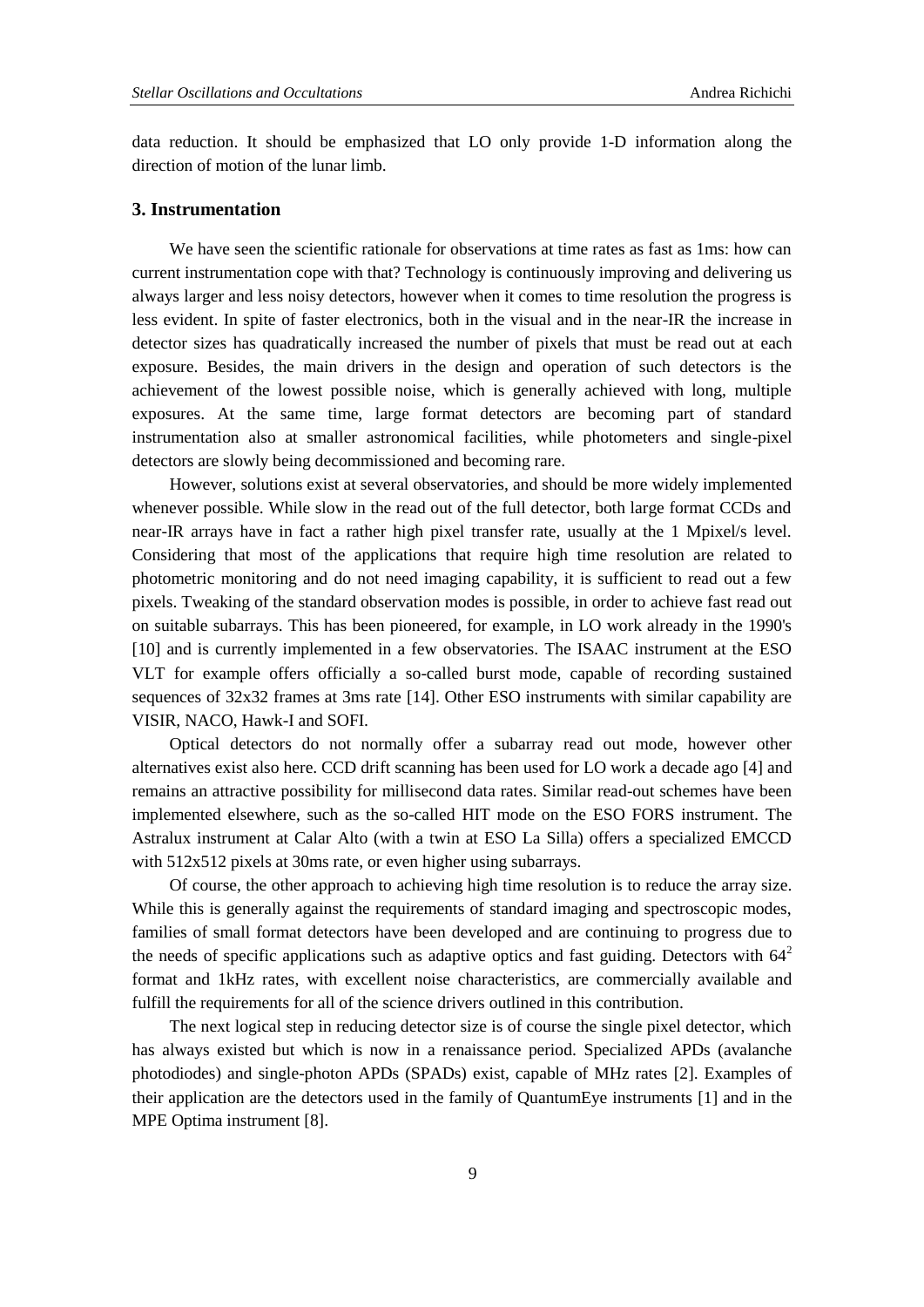Finally, single-pixel InSb detectors have been traditionally used in near-IR astronomy since the 1970's, and although they are becoming increasingly rare some remain in operation such as in photometers at the SAAO in South Africa and Mt. Abu in India. Such photometers can be operated at millisecond rates, and higher if needed.

# <span id="page-9-0"></span>**4. Conclusion and future prospects**

HTRA is the key to address fundamental topics in modern astrophysics, which often cannot be studied in other ways. Although not always readily available, HTRA instruments are not particularly complicated or expensive, and in fact they can generally be developed as adaptations of existing instruments. All these considerations should let us hope that HTRA can be utilized in the future more widely than has been the case until now.

One step in this direction is to plan properly for HTRA capabilities in the next generation of extremely large telescopes. Plans for the E-ELT have been summarized elsewhere in these proceedings [\[5\].](#page-9-6) The superior photon-collecting capability of the E-ELT would greatly benefit the quality of HTRA observations, and extend HTRA to significantly fainter objects. At the same time, the science drivers listed in this contribution do not require imaging, so that even an early E-ELT with only a partial completion of the primary mirror or with a not yet optimal figure quality would suffice.

Clearly, there is a scope also for HTRA observations from space, where unfortunately instrumentation has been until now not readily available for very fast read-out, but where first steps in this direction are being made for example with the previously mentioned CoRot monitoring of exoplanet transits. In particular, space observations of transits and occultations would offer a dramatically superior performance from space not only because of the drastic reduction in background, but also because in some cases the sampling of the event can be largely increased from an orbiting observation point. The ultimate tool could be to use a manmade occulting screen. Examples of concept studies of solar sails and other occulting devices already exist, admittedly at very significant costs. The benefits of such occulters however would be tremendous, enabling us to choose the targets at will, to push down the limiting magnitude into the domain of extragalactic sources, and to perform real imaging from tomographic reconstruction, instead of 1-D scans as in today's LO.

## **References**

- <span id="page-9-1"></span>[1] Barbieri C., these proceedings
- <span id="page-9-5"></span>[2] Bonanno G., these proceedings
- <span id="page-9-2"></span>[3] ESO Press Release 2010-16[, http://www.eso.org/public/news/eso1016/](http://www.eso.org/public/news/eso1016/)
- <span id="page-9-4"></span>[4] Fors O., Núñez J., Richichi A. 2001, A&A, 378, 1100
- <span id="page-9-6"></span>[5] Hook I., these proceedings
- <span id="page-9-3"></span>[6] Gandolfi D. et al 2010, A&A in press